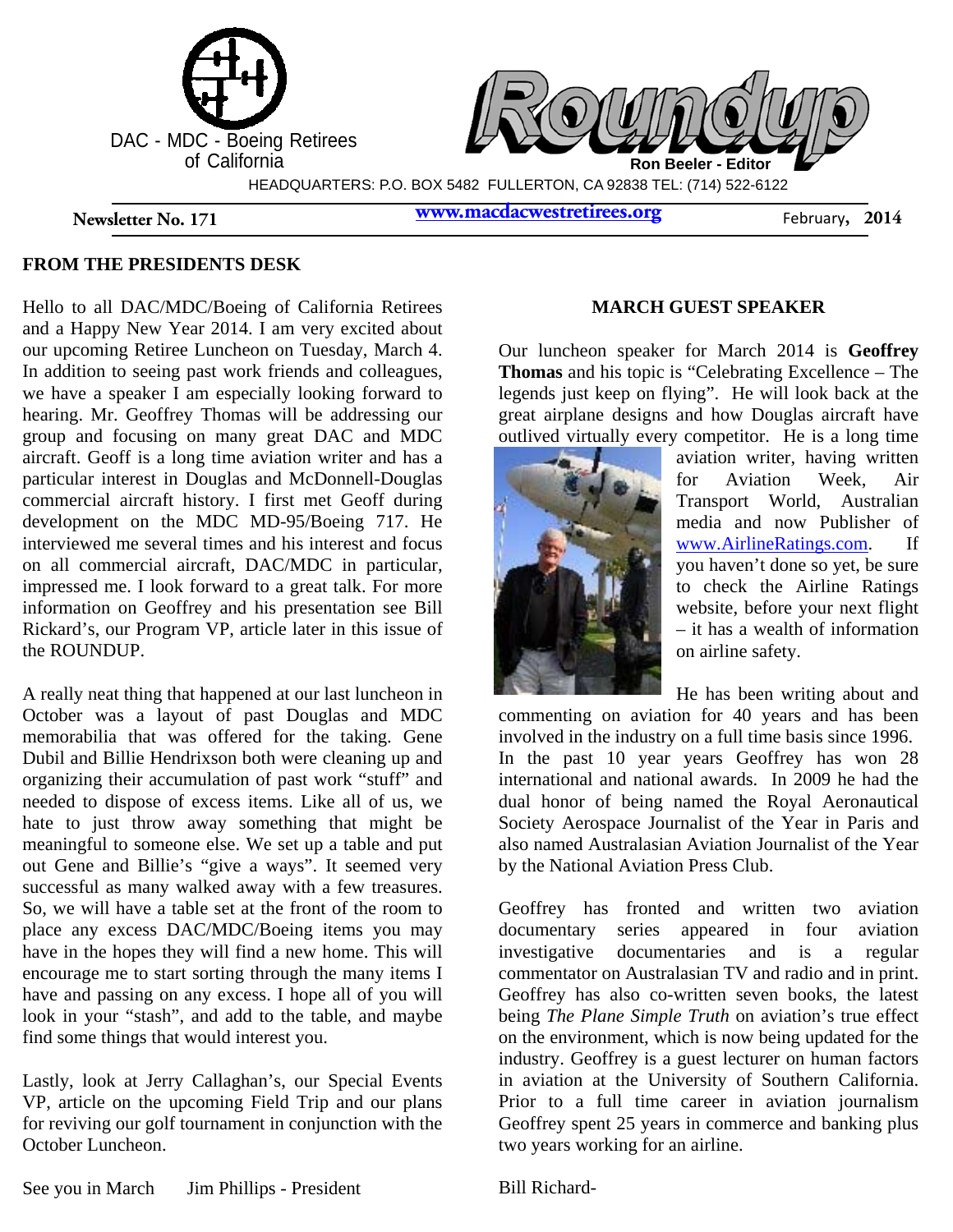## **SPECIAL EVENTS FIELD TRIP**

We have selected a visit to the USS IOWA together with a visit to the SS LANE VICTORY, both of which are located in the San Pedro Harbor for our Field Trip this year. Detailed planning is underway for a late June early July trip. The estimated cost should be between \$25 & \$30 per person, excluding lunch.

Since it is expected that this trip will generate a high level of interest and that the maximum bus capacity is 55 persons, an early expression-of-interest will be important. To that end, I'm starting an early sign-up list for those interested. You can contact me at jtcjmc@adelphia.net or by phone (562) 691-4527. Email preferred.

Final plans should be firmed up by late April/early May, at which time I will start contacting those on the

expression-of-interest list in order of sign-up until we get a full bus load. Payment will be due following that process.

### **GOLF TOURNAMENT**

As indicated in the December Roundup Newsletter, we have set a goal of **14 foursomes** for our **2014** golf tournament. Undaunted by last year's cancellation due to lack of interest, we are hopeful that we can rejuvenate this traditional retiree golf outing in 2014. This year's event will be held at

Lakewood CC on Monday, October  $6<sup>th</sup>$ , the day before our Fall Luncheon. The play format will again be "Team Best Ball "scoring and fees will be about \$55 per person. Please feel free to encourage as many members and potential new members as possible to participate. Also, feel free to form your own foursomes with your personal friends.

We will need to have as many expressions-of- interest as possible by May and firm commitments by early August. We are starting an early sign-up list to encourage folks to look at their calendars and make plans to participate this year.

Please contact Jerry Callaghan at *jtcjmc@adelphia.net* OR Joel Benson at iamjoel002@verizon.net ASAP to sign up.

Jerry Callaghan

## **Back to the Future at Delta Air Lines**

**A 50-year era at Delta Air Lines came to an end on Jan 6 wh**en the company retired the last of its DC-9 twinjets, but Delta will continue to operate Boeing 717 twinjets well into the future on many of the same routes served by the venerable DC-9s.

Wikipedia reports about 70 of the original 976 DC-9s delivered were still in service at the beginning of 2014, some 50 years after the program was launched with an order for the Series 10 version from Delta Air Lines on April 8, 1963. According to legend, Donald Douglas Sr. and Delta Chairman C.E. Woolman were sailing aboard Mr. Douglas' yacht that year when the subject of a new twinjet series came up. Woolman reportedly said, "Doug, if you build it we'll buy it," to which Douglas was said to have responded, "If you buy it we'll build it." They shook hands and the rest is history.



And what a history Delta has written with its fleet of Long Beach-designed twinjets since the first delivery in 1965! At one time Delta and Eastern Airlines were among the largest operators of DC-9s. Over the years, however, Eastern eventually ceased operation but Delta carried on through numerous mergers with other airlines in good times and bad operating the DC-9 on short-to-medium routes throughout the country. In an article carried by PR Newswire, Nat Pieper, Delta's vice president – Fleet Strategy, said, "The DC-9 has been a workhorse in our domestic fleet while providing a reliable customer experience. The aircraft's retirement paves the way for newer, more efficient aircraft."

Its last few DC-9s were Series 50s, the largest of the family prior to introduction of the MD-80 in 1980. On Jan 6 its last Series 50 was scheduled as Flight 2014 from Minneapolis/St. Paul to Atlanta at 4:20 p.m. (CST), making it the last scheduled commercial flight of the DC-9 by a major U.S. airline. Delta has operated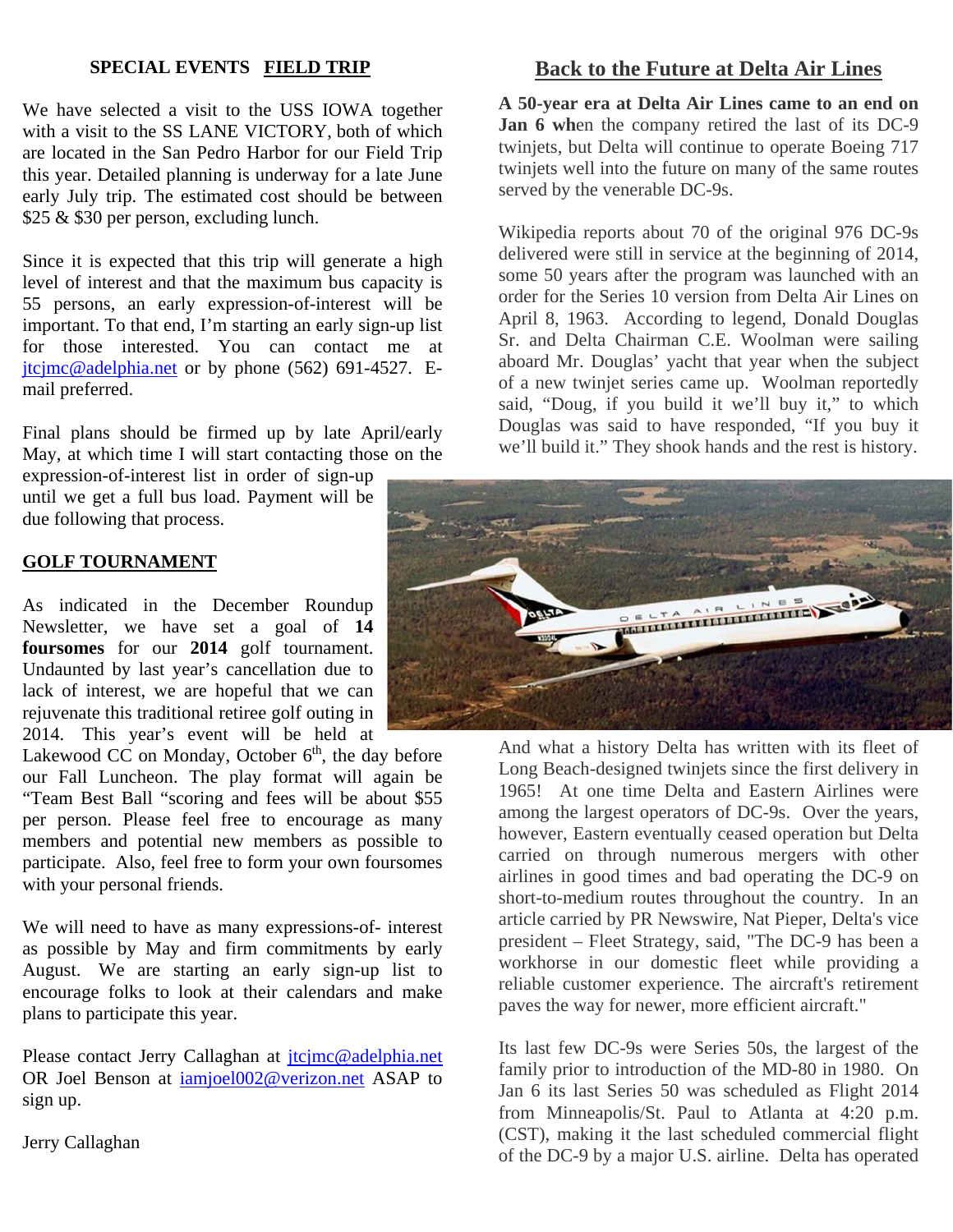many different twinjets but the ruggedly dependable DC-9 and its successors have been among its mainstays, with the company returning to its basic design after flying both larger and smaller competitive twinjets. After bypassing earlier models the airline eventually also ordered the more advanced MD-88 model and most recently opted for Boeing 717s.

Financial guru The Motley Fool wrote that since 2008, Delta has removed or retired more than 350 aircraft from its fleet including 50-seat CRJ-200s; Saab 340s and DC-9s; while adding economically efficient, proven-technology aircraft such as the Boeing 777-200LR; two-class, 65 and 76-seat regional jets and variants of the 737 and 717, largely on a capacity-neutral basis.

The DC-9 retirement comes just months after Delta began taking delivery of its orders of 88 Boeing 717-200 aircraft from Southwest Airlines and 100 Boeing 737-900ER aircraft, which began entering service in October and November, respectively. Each aircraft features a First Class cabin and slimline seats throughout Delta's Economy Comfort and Economy cabin along with Wi-Fi connectivity and in-seat power ports.



Although only 156 717s were ever delivered the few customers that did order the 717 new, including Southwest Airlines subsidiary

AirTran and Hawaiian Airlines, have praised its performance. AirTran, which was the 717's launch customer, found that the fuel savings and reliability exceeded its initial expectations. 717s are about 24% more fuel efficient than the DC-9s. While Delta's 717s may not be "new", on average they are more than 20 years younger than the DC-9s they are replacing. Delta is leasing the 717s at a very good price, and they will be much cheaper to operate than the aircraft they are replacing. This fleet could be a competitive advantage for Delta for years to come.

#### **A DC-9 Milestone for the Ages**

Besides fuel efficiency of its newer family members, the DC-9 also earned its way into airline execs' hearts with its ease of maintenance and durability. Current Boeing engineer Bob Takara offered this account of the first DC-9 to reach 100,000 flight cycles:

100,000th Landing DE-9 Fuselage 53 Sept 27th 1995 Flight 1277 Mar - Cid Pete Bendal Captain 1st Officer Low Hay Douglas Laurence M Patromski **RTHWEST** Cabin Enew carden whinnery Break Bucklin Karent Samit

Back in the 1990s, travel magazine Conde Nast published an article titled "14,000,000 Miles and Counting" and it opened with "This jetliner has made more flights than any other in the world…." The airplane that it was referring to was a DC-9, originally delivered to Delta Air Lines and flying in Northwest Airline's (NWA) fleet at the time. The article featured all sorts of statistics about the airplane's longevity such as how it flew an equivalent distance of 566 times around the world or 59 times from the earth to the moon, the number of tires that were used (3216), and the amount of miles that it taxied (18,610; round-trip distance between Sydney, Australia, and Istanbul, Turkey, is 18,588 miles).

 I also knew that a number of DC-9s had surpassed 90,000 flights, according to company records, and I wondered if any would reach 100,000. Should a DC-9 reach 100,000 flight cycles, it would be a first for a jet transport (and perhaps a first for any airplane at the time) and be worthy of an article in Douglas Service magazine (similar to the present AERO magazine) and in Airliners magazine, to which I was subscribing.

On February 25, 1993 (the 28th anniversary of the DC-9's first flight), I asked NWA project engineer Ed Walton about the daily utilization of their DC-9s (hours